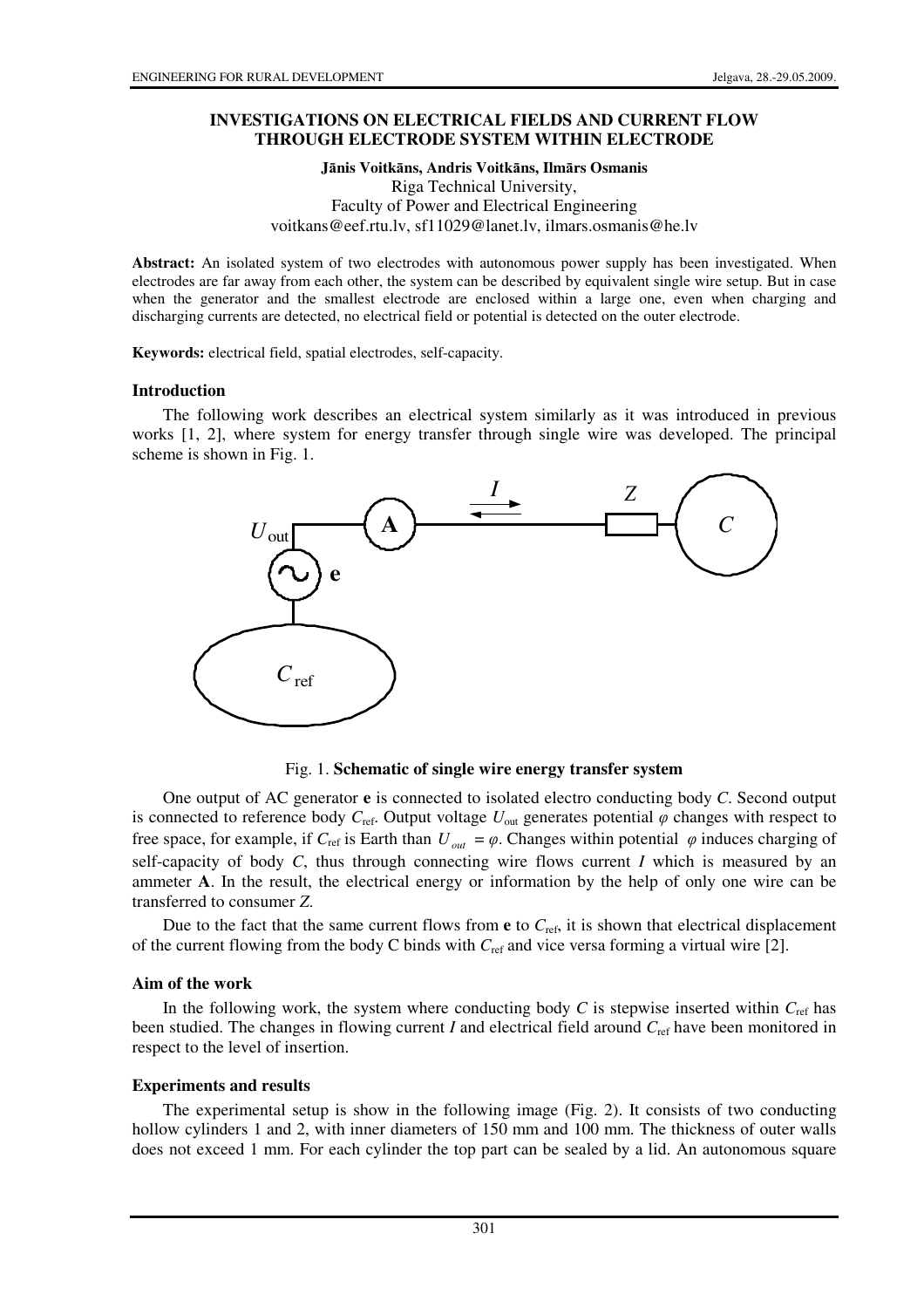waveform generator **e** with output peak amplitude voltage of  $\hat{U} \approx 50V$  and frequency of 10 kHz is placed within the smaller cylinder 2.



Fig. 2. **Experimental system**

One output of the generator is connected to the smaller cylinder 2 and the other – through the ammeter **A**, to the bigger cylinder 1. The ammeter measures the current similarly as in the previous system (c.f. Fig. 1). Simultaneously, the electrical field at the side of the largest electrode and at the top of the smallest electrode has been measured by a probe. The probe is made from conductive metal with dimensions of 2x2cm, and is fixed at a constant distance of 2 cm from the cylinder 1 by a dielectric rubber. The voltage *U*<sup>s</sup> induced within the probe by changing electrical field, is measured by an oscilloscope. Depending on the distance between electrodes L, the amplitude of *U*<sup>s</sup> and the current *I* have been recorded. The results are summarized in the following graph (Fig. 3). It is assumed that *U*<sup>s</sup> is linearly dependant on the intensity of the electrical field, thus the intensity is represented by normalized *U<sub>s</sub>* values.





When electrodes are far away, the smallest electrode 2 emits twice as strong electrical field of 2 dB compared to the large electrode, as detected by the probe (Fig. 3). The difference is described proportionally to self-capacitance of both bodies [2]. If the distance between electrodes is reduced the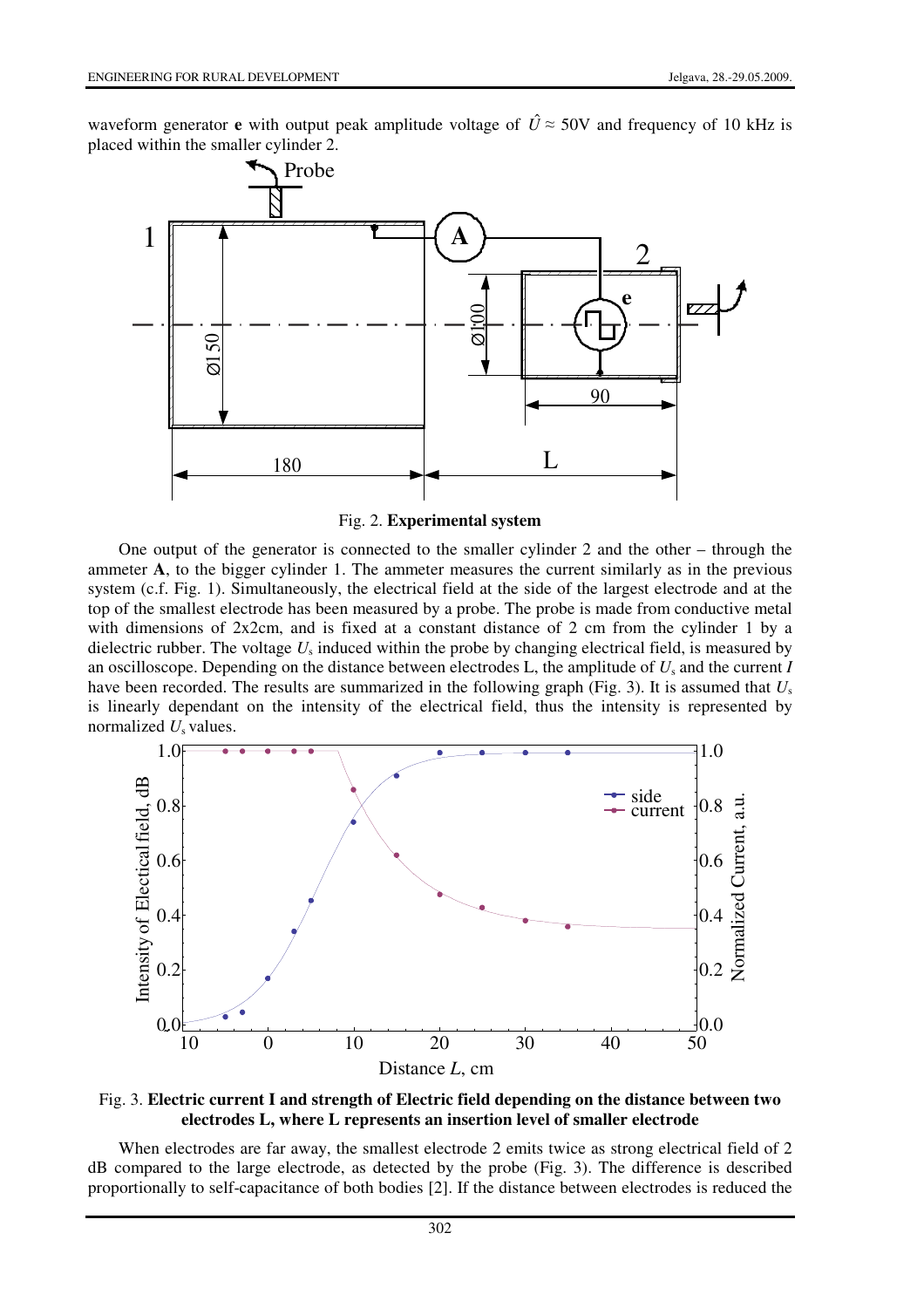current increases, but the strength of electrical field outside the biggest electrode diminishes. The current reaches its saturation level already at the distance of 8.2 mm. The sharp change for the exponential increase is due to fact that the distances between the electrodes do not change at any point and the capacitance between both of the electrodes remains approximately constant. In contrast, the electrical field intensity is reduced almost to zero when the smallest electrode is completely inserted inside the larger electrode. When the lid is closed, neither the electrical field with probe, nor any potential on the outer electrode can be detected. If the small electrode is moved closer to the large one, measurements of the electrical field are disturbed and can't be measured, but it is possible to see that the peak amplitude of the potential on the small electrode is growing and reaches full potential of  $\hat{U} \approx$ 50V as given by generator **e** output.



Fig. 4. **Closed system when generator is outside electrodes**

Further more, the generator **e** is placed outside the electrode system at a distance of,  $L = 15$  cm in case when the smallest electrode 2 is completely inserted within the biggest one (Fig. 4). By increasing the distance, the electric field intensities of the big electrode and power supply construction do not change. The measurements of the strength of the electrical field have been conducted for three cases: 1) outside the large electrode (as shown in Fig. 4); 2) at the top of the small electrode in the case when the lid is taken off; 3) near the generator setup. All results are summarized in Table 1.

Table 1

**Strength of electrical field in case when generator is placed outside the system** 

| Big electrode (dB) | Small electrode (dB)<br>(lid opened) | Near generator (dB) |
|--------------------|--------------------------------------|---------------------|
| າ 17               | .76                                  | 0.85                |

Measurements on the big electrode and near the generator are not affected by the opened lid.

# **Discussions**

The conservation of electric charge, as expressed by the continuity equation, gives the relation between current and charge

$$
Q(t) = \int_{t} I(t)dt
$$
 (1)

where  $I$  – the net outward current through a closed surface, A;

 $Q$  – the electric charge contained within the volume defined by the surface  $Q$ .  $t$  – time, s;

In electromagnetism and electronics, capacitance is the ability of a body to store an electrical charge. Capacitance is also a defined by the amount of electric charge stored for a given electric potential.